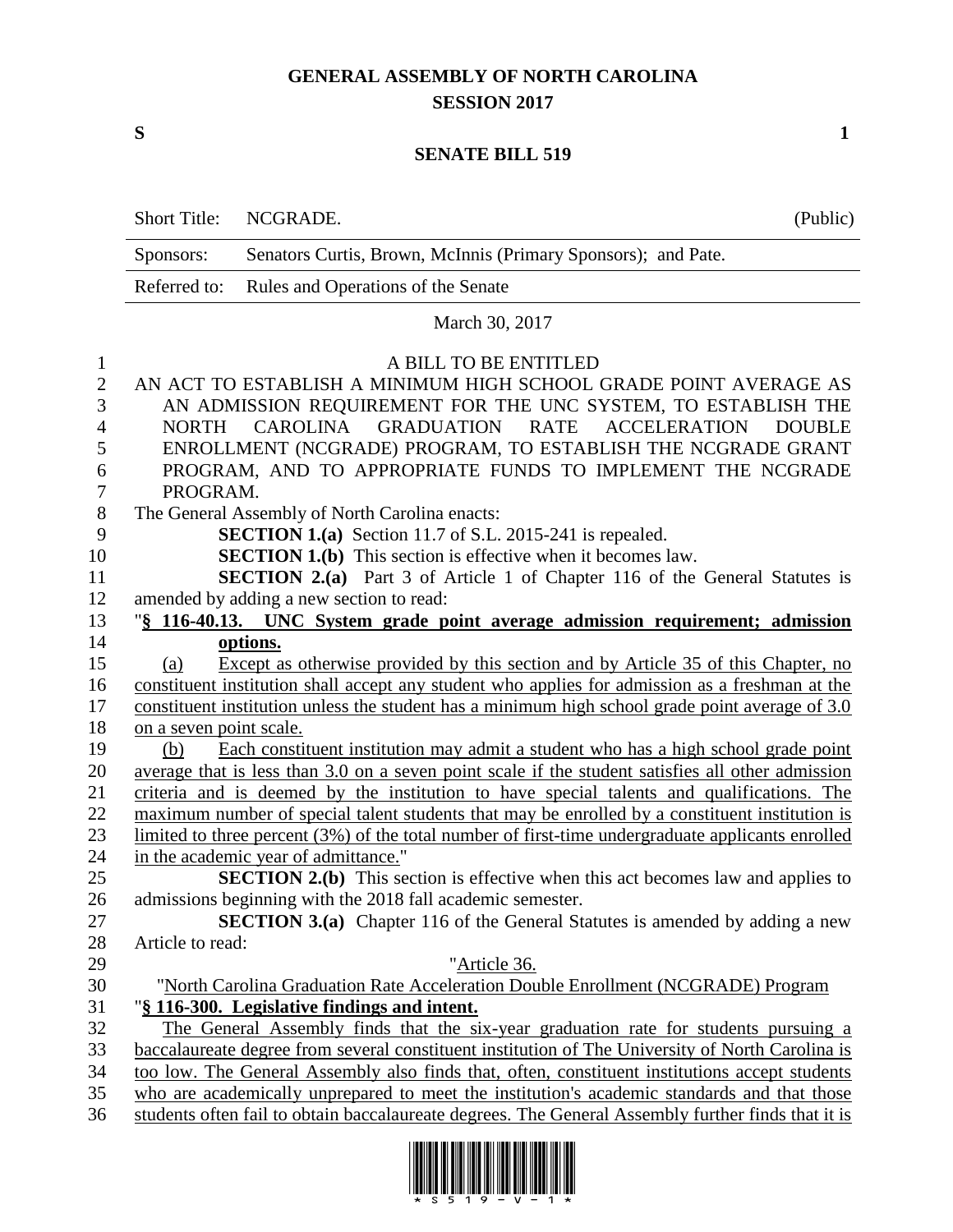## **General Assembly Of North Carolina Session 2017**

| $\mathbf{1}$     | important to design and implement a program for the purpose of achieving the following goals:      |  |  |  |  |
|------------------|----------------------------------------------------------------------------------------------------|--|--|--|--|
| $\overline{2}$   | to assist more students to obtain a baccalaureate degree within a shorter time period; to provide  |  |  |  |  |
| 3                | students with a college education at significantly lower costs for both the student and the State; |  |  |  |  |
| $\overline{4}$   | to help decrease the amount of debt resulting from loans that a student may owe upon               |  |  |  |  |
| 5                | graduation; to provide a student with an interim degree that may increase a student's job          |  |  |  |  |
| $\sqrt{6}$       | opportunities if the student chooses not to continue postsecondary education; and to provide       |  |  |  |  |
| $\boldsymbol{7}$ | easier access to academic counseling that will assist a student in selecting coursework that       |  |  |  |  |
| $8\,$            | reflects the student's educational and career goals and helps the student succeed academically.    |  |  |  |  |
| 9                | "§ 116-301. North Carolina Graduation Rate Acceleration Double Enrollment Program                  |  |  |  |  |
| 10               | (NCGRADE) established.                                                                             |  |  |  |  |
| 11               | NCGRADE Established. - The Board of Governors of The University of North<br>(a)                    |  |  |  |  |
| 12               | Carolina in conjunction with the State Board of Community Colleges shall establish the North       |  |  |  |  |
| 13               | Carolina Graduation Rate Acceleration Double Enrollment Program (NCGRADE). NCGRADE                 |  |  |  |  |
| 14               | shall be a double enrollment admission program that allows an eligible student with a high         |  |  |  |  |
| 15               | school grade point average of 2.5 to 2.99 on a seven point scale to be accepted for admission at   |  |  |  |  |
| 16               | a constituent institution that is a NCGRADE participant provided the student also enrolls at a     |  |  |  |  |
| 17               | community college designated as a NCGRADE partner for that constituent institution and             |  |  |  |  |
| 18               | satisfies all other admission criteria of the constituent institution. While NCGRADE is            |  |  |  |  |
| 19               | designed to focus on students that graduate with a high school grade point average of 2.5 to       |  |  |  |  |
| 20               | 2.99 on a seven point scale, an eligible student with a high school grade point average of 3.0 or  |  |  |  |  |
| 21               | higher on a seven point scale may also apply for admission and be accepted through                 |  |  |  |  |
| 22               | NCGRADE rather than through a direct admission process at a NCGRADE constituent                    |  |  |  |  |
| 23               | institution. The provisions of this Article apply to any student accepted through the NCGRADE      |  |  |  |  |
| 24               | admission process.                                                                                 |  |  |  |  |
| 25               | Eligibility of Student. $-$ To be eligible to be admitted to a NCGRADE constituent<br>(b)          |  |  |  |  |
| 26               | institution, a student must satisfy all of the following criteria:                                 |  |  |  |  |
| 27               | Be a legal resident as defined by G.S. 116-143.1.<br>(1)                                           |  |  |  |  |
| 28               | Satisfy all admission criteria for the constituent institution, with the<br>(2)                    |  |  |  |  |
| 29               | exception of the minimum high school GPA of 3.0 on a seven point scale;                            |  |  |  |  |
| 30               | however, the student must have a high school GPA of at least 2.5 on a seven                        |  |  |  |  |
| 31               | point scale.                                                                                       |  |  |  |  |
| 32               | Enroll in a community college designated as a partner with the constituent<br>(3)                  |  |  |  |  |
| 33               | institution for purposes of NCGRADE.                                                               |  |  |  |  |
| 34               | Enrollment Status of NCGRADE Student; Associate Degree Requirement; Tuition<br>(c)                 |  |  |  |  |
| 35               | Rate; Time Limitations. - A student accepted at a constituent institution through NCGRADE is       |  |  |  |  |
| 36               | enrolled as a freshman at both the constituent institution and the partner community college that  |  |  |  |  |
| 37               | the student attends. A student must, within three years from the date of enrollment at a partner   |  |  |  |  |
| 38               | community college, earn an associate degree from a partner community college in order to           |  |  |  |  |
| 39               | continue to be classified as a NCGRADE student and to be eligible to enroll in credit courses at   |  |  |  |  |
| 40               | the constituent institution through NCGRADE and receive a NCGRADE grant pursuant to                |  |  |  |  |
| 41               | G.S. 116-302.                                                                                      |  |  |  |  |
| 42               | A NCGRADE student who obtains an associate degree pursuant to this section must enroll             |  |  |  |  |
| 43               | as a full-time student at the NCGRADE constituent institution within one year of the date that     |  |  |  |  |
| 44               | the student is awarded an associate degree from the partner community college. For purposes of     |  |  |  |  |
| 45               | NCGRADE, a student enrolled in a NCGRADE constituent institution must be enrolled in at            |  |  |  |  |
| 46               | least 15 credit hours at the constituent institution to be considered a full-time student.         |  |  |  |  |
| 47               | A NCGRADE student shall be charged the community college tuition rate until the student            |  |  |  |  |
| 48               | transfers to the constituent institution and officially enrolls as a full-time student at the      |  |  |  |  |
| 49               | constituent institution.                                                                           |  |  |  |  |
| 50               | The State Board of Community Colleges, in consultation with the Board of<br>(d)                    |  |  |  |  |
|                  |                                                                                                    |  |  |  |  |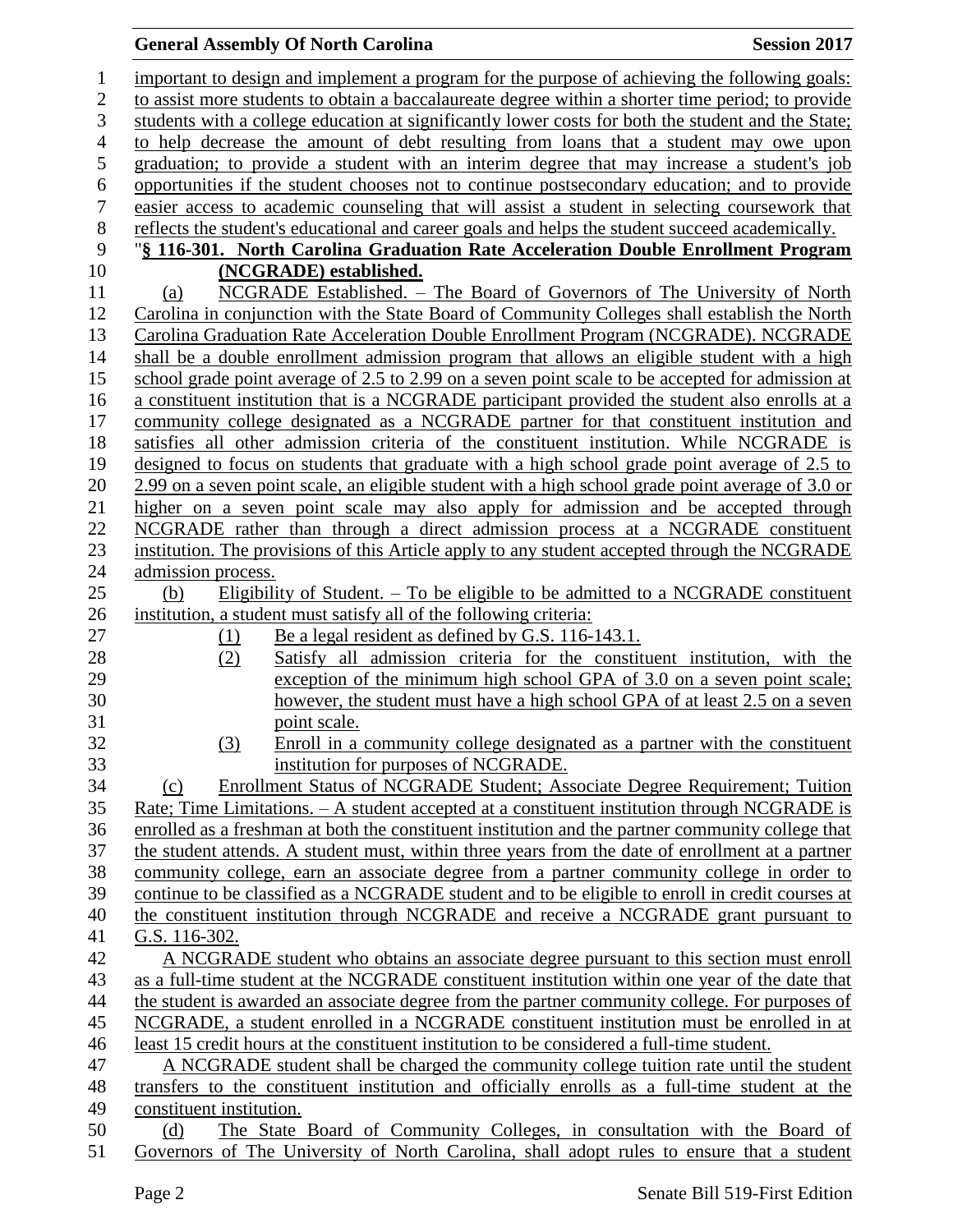|                                                                                                                                                                                                               |            | <b>General Assembly Of North Carolina</b>                                                         | <b>Session 2017</b> |  |  |  |  |
|---------------------------------------------------------------------------------------------------------------------------------------------------------------------------------------------------------------|------------|---------------------------------------------------------------------------------------------------|---------------------|--|--|--|--|
| participating in NCGRADE is provided counseling and assistance in selecting coursework that                                                                                                                   |            |                                                                                                   |                     |  |  |  |  |
| reflects the student's educational and career goals and that provides a smooth transition from                                                                                                                |            |                                                                                                   |                     |  |  |  |  |
| the community college to the constituent institution.                                                                                                                                                         |            |                                                                                                   |                     |  |  |  |  |
| § 116-302. NCGRADE Grant Fund established.                                                                                                                                                                    |            |                                                                                                   |                     |  |  |  |  |
| (a)                                                                                                                                                                                                           |            | There is established the NCGRADE Grant Fund which shall be administered by the                    |                     |  |  |  |  |
|                                                                                                                                                                                                               |            | North Carolina State Education Assistance Authority. The funds in the NCGRADE Grant Fund          |                     |  |  |  |  |
|                                                                                                                                                                                                               |            | are nonreverting and shall be used as provided by this section.                                   |                     |  |  |  |  |
| (b)                                                                                                                                                                                                           |            |                                                                                                   |                     |  |  |  |  |
| In addition to all other financial assistance made available to a to student attending a<br>constituent institution, there is granted to each full-time student who is enrolled and taking                    |            |                                                                                                   |                     |  |  |  |  |
|                                                                                                                                                                                                               |            | credit hours at a constituent institution as a NCGRADE participant the sum of one thousand        |                     |  |  |  |  |
|                                                                                                                                                                                                               |            | dollars $(\$1,000)$ each academic semester.                                                       |                     |  |  |  |  |
| (c)                                                                                                                                                                                                           |            | In order to continue to be eligible for a grant, the student must do all of the                   |                     |  |  |  |  |
| following:                                                                                                                                                                                                    |            |                                                                                                   |                     |  |  |  |  |
|                                                                                                                                                                                                               | <u>(1)</u> | Make satisfactory academic progress toward earning a baccalaureate degree.                        |                     |  |  |  |  |
|                                                                                                                                                                                                               | (2)        | Maintain a course load of at least 15 credit hours each academic semester, all                    |                     |  |  |  |  |
|                                                                                                                                                                                                               |            | of which satisfy course requirements for a baccalaureate degree.                                  |                     |  |  |  |  |
|                                                                                                                                                                                                               | (3)        | Provide an affirmative statement to the constituent institution that the student                  |                     |  |  |  |  |
|                                                                                                                                                                                                               |            | does not have a felony conviction.                                                                |                     |  |  |  |  |
| (d)                                                                                                                                                                                                           |            | The grants provided for in this section shall be used as follows: to help pay for                 |                     |  |  |  |  |
|                                                                                                                                                                                                               |            |                                                                                                   |                     |  |  |  |  |
| tuition, and, if additional funds remain after paying the tuition for a student, to help pay for<br>fees. The grants provided for in this section shall be administered by the State Education                |            |                                                                                                   |                     |  |  |  |  |
|                                                                                                                                                                                                               |            | Assistance Authority pursuant to rules adopted by the State Education Assistance Authority not    |                     |  |  |  |  |
|                                                                                                                                                                                                               |            | inconsistent with this section. The State Education Assistance Authority shall not approve any    |                     |  |  |  |  |
|                                                                                                                                                                                                               |            | grant until it receives proper certification from the constituent institution that the student    |                     |  |  |  |  |
|                                                                                                                                                                                                               |            | applying for the grant is an eligible student who is enrolled for at least 15 credit hours at the |                     |  |  |  |  |
|                                                                                                                                                                                                               |            | constituent institution. Upon receipt of the certification, the State Education Assistance        |                     |  |  |  |  |
| Authority shall remit at the times as it prescribes the grant to the constituent institution on                                                                                                               |            |                                                                                                   |                     |  |  |  |  |
| behalf, and to the credit, of the student.                                                                                                                                                                    |            |                                                                                                   |                     |  |  |  |  |
| In the event a student on whose behalf a grant has been paid is not enrolled and<br>(e)                                                                                                                       |            |                                                                                                   |                     |  |  |  |  |
|                                                                                                                                                                                                               |            | carrying a minimum academic load of 15 credit hours as of the tenth classroom day following       |                     |  |  |  |  |
| the beginning of the school term for which the grant was paid, the constituent institution shall                                                                                                              |            |                                                                                                   |                     |  |  |  |  |
|                                                                                                                                                                                                               |            | refund the full amount of the grant to the State Education Assistance Authority.                  |                     |  |  |  |  |
| (f)                                                                                                                                                                                                           |            | In the event there are not sufficient funds to provide each eligible student with a full          |                     |  |  |  |  |
| grant:                                                                                                                                                                                                        |            |                                                                                                   |                     |  |  |  |  |
|                                                                                                                                                                                                               | (1)        | The Board of Governors of The University of North Carolina, with the                              |                     |  |  |  |  |
|                                                                                                                                                                                                               |            | approval of the Office of State Budget and Management, may transfer                               |                     |  |  |  |  |
|                                                                                                                                                                                                               |            | available funds to meet the needs of the programs provided by this section;                       |                     |  |  |  |  |
|                                                                                                                                                                                                               |            | and                                                                                               |                     |  |  |  |  |
|                                                                                                                                                                                                               | (2)        | Each eligible student shall receive a pro rata share of funds then available for                  |                     |  |  |  |  |
|                                                                                                                                                                                                               |            | the remainder of the academic semester within the fiscal period covered by                        |                     |  |  |  |  |
|                                                                                                                                                                                                               |            | the current appropriation.                                                                        |                     |  |  |  |  |
|                                                                                                                                                                                                               |            | "§ 116-303. Semester limitation on eligibility for grant.                                         |                     |  |  |  |  |
|                                                                                                                                                                                                               |            |                                                                                                   |                     |  |  |  |  |
| (a)                                                                                                                                                                                                           |            | A student shall not receive a NCGRADE grant under this Article for more than four                 |                     |  |  |  |  |
| full-time academic semesters. For purposes of this Article a full-time academic semester at a<br>constituent institution is at least 15 credit hours.                                                         |            |                                                                                                   |                     |  |  |  |  |
| Upon application by a student, the constituent institution may grant a waiver to the                                                                                                                          |            |                                                                                                   |                     |  |  |  |  |
| (b)                                                                                                                                                                                                           |            |                                                                                                   |                     |  |  |  |  |
| student who may then receive a grant for the equivalent of one additional full-time academic<br>semester if the student demonstrates that any of the following have substantially disrupted or                |            |                                                                                                   |                     |  |  |  |  |
|                                                                                                                                                                                                               |            |                                                                                                   |                     |  |  |  |  |
| interrupted the student's pursuit of a baccalaureate degree: (i) a military service obligation, (ii)<br>serious medical debilitation, (iii) a short-term or long-term disability, or (iv) other extraordinary |            |                                                                                                   |                     |  |  |  |  |
|                                                                                                                                                                                                               |            |                                                                                                   |                     |  |  |  |  |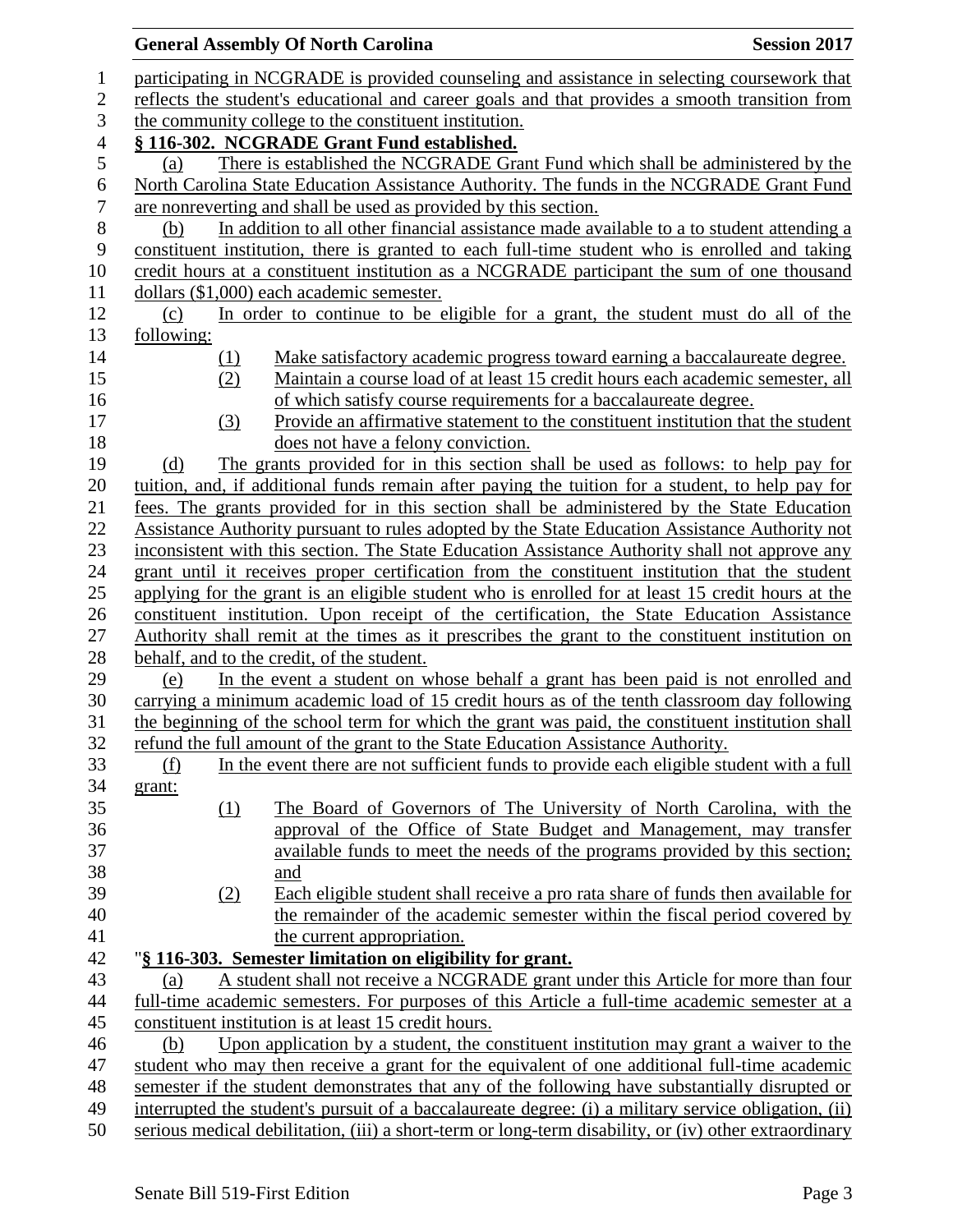hardship. The constituent institution shall establish policies and procedures to implement the waiver provided by this subsection."

 **SECTION 3.(b)** This section is effective when it becomes law and applies to admissions beginning with the 2018 fall academic semester.

 **SECTION 4.(a)** NCGRADE Constituent Institutions. – The Board of Governors shall annually review the enrollment records of the first-time, freshmen class enrolled by each constituent institution over a three-year period of time, beginning with the 2013-2014 academic year to determine the average high school grade point average of students accepted during that time period. Any constituent institution that had an average over that three-year period of first-time, freshmen classes in which more than five percent (5%) of the students enrolled had a high school grade point average of less than 3.0 on a seven point scale shall be required to participate in NCGRADE.

 **SECTION 4.(b)** Partnership With Community Colleges. – Each NCGRADE constituent institution shall identify four community colleges to participate in NCGRADE as partners with the constituent institution. Any community college requested by a constituent institution to partner with that institution for the NCGRADE program shall do so. A community college may be partnered with more than one constituent institution.

 One of the roles of the partner community colleges shall be to prepare any student enrolled through NCGRADE to be academically competitive and successful in the student's studies at both the community college and the constituent institution.

 **SECTION 4.(c)** Campus Life. – Each NCGRADE constituent institution and its partner community colleges shall work together to include NCGRADE students as part of the community and student body of the constituent institution. The constituent institution shall issue a student identification card to each NCGRADE student and shall also provide NCGRADE students attending the community college with the same opportunity to live on campus at the constituent institution as provided to all other students enrolled at the constituent institution. The constituent institution shall also make available to NCGRADE students membership in clubs and organizations sponsored by the constituent institution, including service clubs, sports clubs, honor societies, art groups, and other similar organizations. The partner community colleges shall develop satellite clubs on the campuses of the community colleges to make it easier for NCGRADE students to participate in campus activities offered by the constituent institution.

 **SECTION 4.(d)** Implementation. – NCGRADE shall be implemented by the 2018-2019 academic year and shall apply to student applications and admissions policies for the 2018 fall academic semester and each subsequent academic semester.

 **SECTION 5.(a)** There is appropriated from the General Fund to the Board of Governors of The University of North Carolina the sum of six hundred thousand dollars (\$600,000) for the 2017-2018 fiscal year to design and implement the NCGRADE program.

 **SECTION 5.(b)** There is appropriated from the General Fund to the State Board of Community Colleges the sum of six hundred thousand dollars (\$600,000) for the 2017-2018 fiscal year to design and implement the NCGRADE program.

 **SECTION 5.(c)** There is appropriated from the General Fund to the NCGRADE Grant Fund established by G.S. 116-302, as enacted by Section 3 of this act, the sum of three million eight hundred sixty thousand dollars (\$3,860,000) for the 2018-2019 fiscal year.

 **SECTION 5.(d)** There is appropriated from the General Fund to the Board of Governors of The University of North Carolina the sum of nine million dollars (\$9,000,000) for the 2017-2018 fiscal year and the sum of nine million dollars (\$9,000,000) for the 2018-2019 fiscal year to be used for the support of NCGRADE.

 **SECTION 6.** This act does not apply to the North Carolina School of Science and Mathematics or to the University of North Carolina School of the Arts.